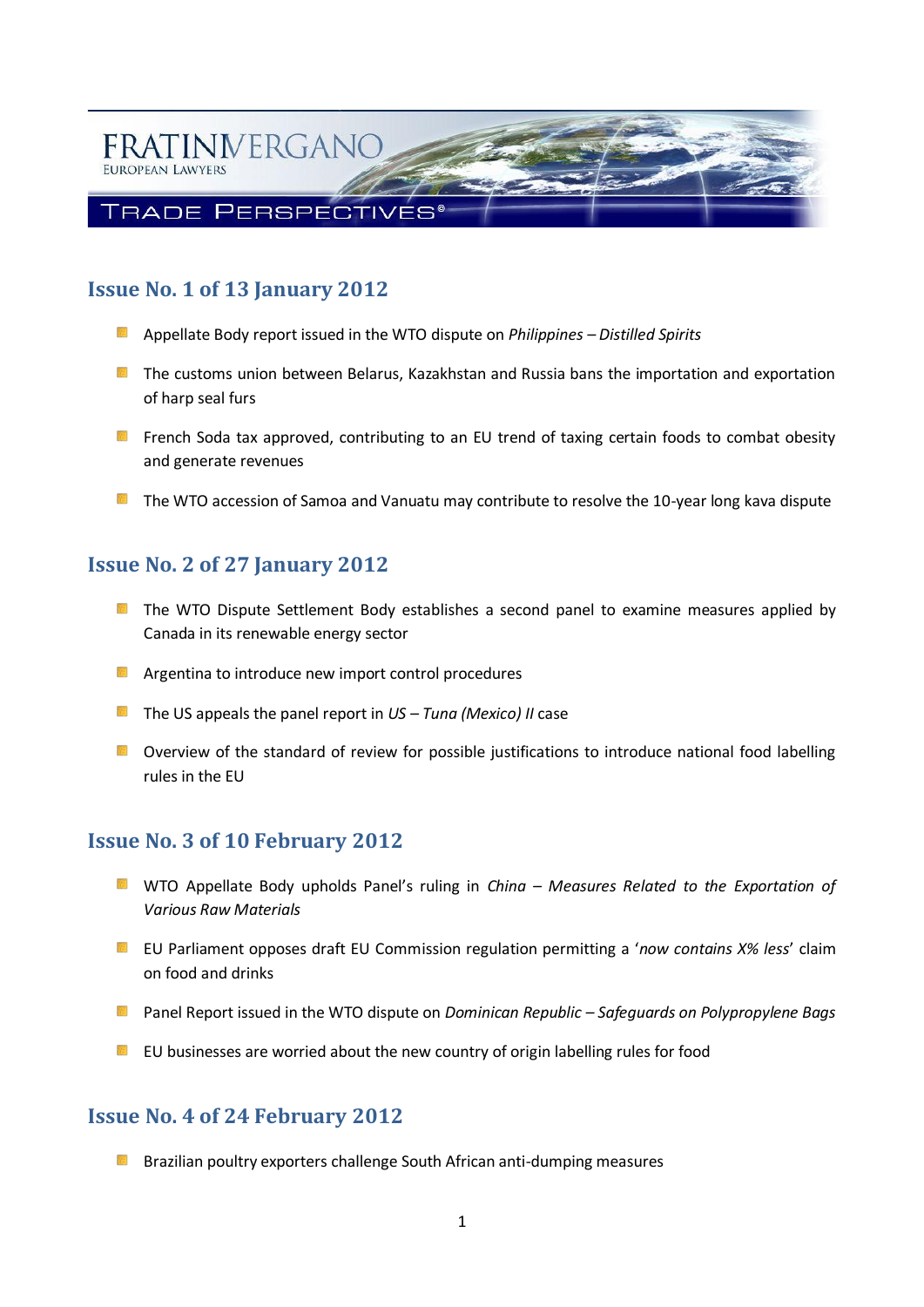- **EU** and US mutually recognise their respective organic standards and control systems as equivalent
- **India files a request for consultations on Turkey's cotton yarn safeguards**

#### **Issue No. 5 of 9 March 2012**

- **The EU Commission's Trade and Investment Barriers Report for 2012 highlights an increase in** legislation containing local content requirements
- In a report, the EU Parliament calls for the precautionary principle as a fundamental principle which must guide food safety policy
- $F$  The US requests consultations with India on SPS poultry restrictions
- $\blacksquare$  The EU vote on polluting values for fuels obtained from oil sands ends in deadlock

#### **Issue No. 6 of 23 March 2012**

- **The EU, the US and Japan requests consultations with China related to the exportation of rare** earths, tungsten and molybdenum
- **E** Concerns about the legal compatibility with EU internal market and WTO rules impede agreement on new GMO cultivation directive
- **The European Parliament seals the trade deal on beef between the EU, the US and Canada**
- **Mexico agrees to cut future car exports to Brazil**

#### **Issue No. 7 of 5 April 2012**

- n an a New proposal to restrict access of third countries to the EU public procurement market is published by the European Commission
- **WITO revives negotiations on a GIs register for wines and spirits**
- **The US suspends Argentina from its Generalised System of Preferences for failure to pay arbitration** awards
- **Financial crisis pushing Argentina towards protectionism?**

#### **Issue No. 8 of 20 April 2012**

- WTO Appellate Body upholds Panel's ruling in *US – Measures Affecting the Production and Sale of Clove Cigarettes*
- **M** Which remedies against Argentina's nationalisation of Repsol's assets?
- '*Sin taxes*' on food and beverages in the EU Member States A Model for the EU?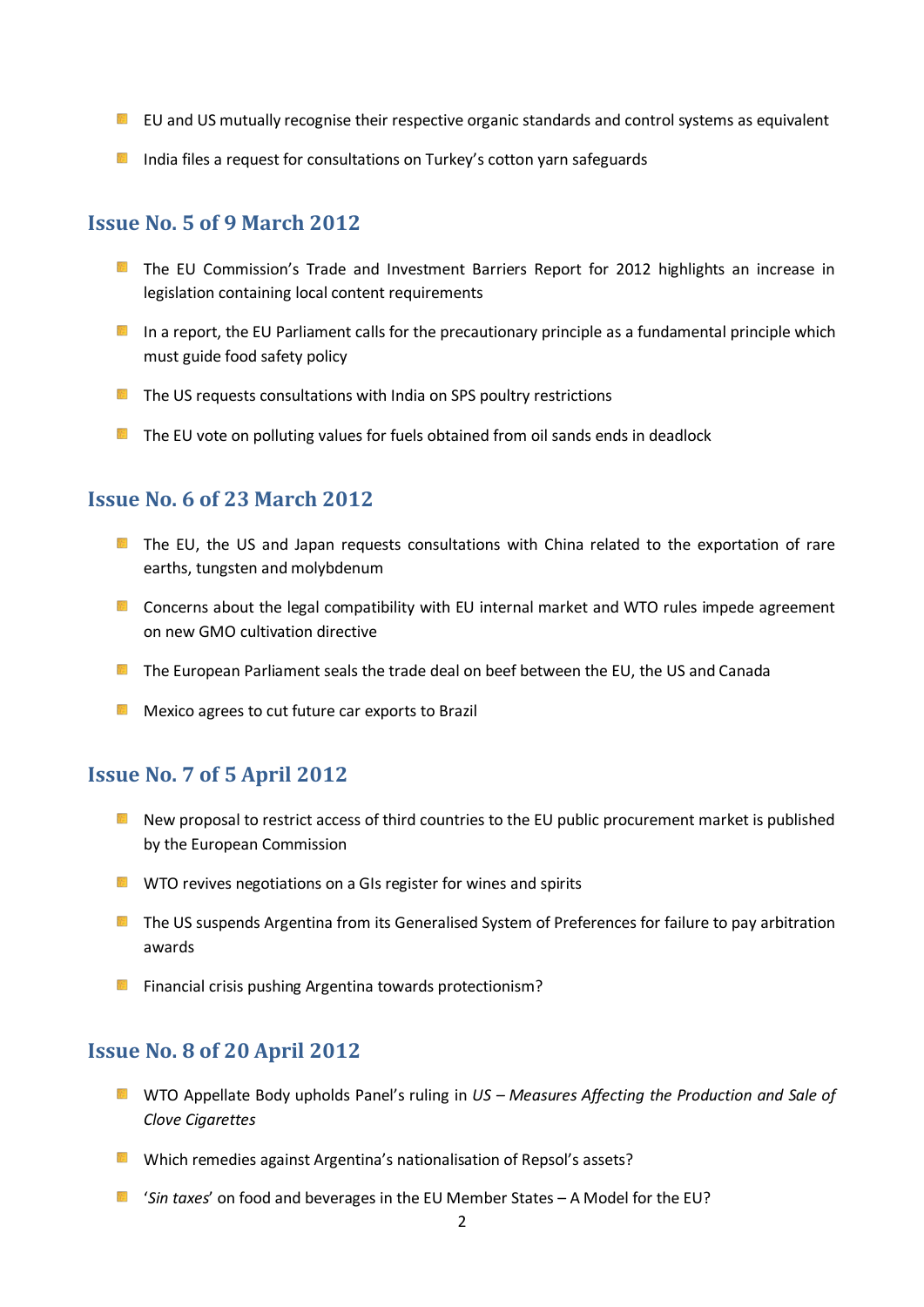**ID** India may challenge US measures raising visa fees

#### **Issue No. 9 of 4 May 2012**

- **The EU Council approves an increase of the 'high-quality beef' tariff rate quota to implement the** arrangements with Canada and the US pursuant to the *EC-Hormones* dispute
- **Now negotiating topics to be expected in FTA negotiations between the EU and ASEAN Member** States
- **Further progress in the Canada EU Comprehensive Economic and Trade Agreement negotiations** is made, but important issues remain
- EU Member States endorse the '*Union list*' of flavouring substances despite Germany's opposition

#### **Issue No. 10 of 18 May 2012**

- The WTO Appellate Body issued its report in *US – Tuna II (Mexico)*
- $F$  The US could face a WTO challenge concerning subsidies affecting Caribbean rum
- **Progress achieved in the formation of a WTO-attached International Services Agreement**
- **EXECUTAD UNCTAD urges African nations to shift towards organic farming products Opportunities for organic** farming products in the EU

#### **Issue No. 11 of 1 June 2012**

- $\blacksquare$  The US imposes preliminary anti-dumping duties on imports of solar panels from China
- $F$  France reported to be trying to revive EU initiative on carbon tax
- **The EU adopts new rules for fruit juices, providing for numerous changes in relation to its** composition and labelling
- $\blacksquare$  The EU and the US agree to mutually recognise each other's certified trusted traders

#### **Issue No. 12 of 15 June 2012**

- **A** Argentina raises a specific trade concern at the WTO regarding Spain's biodiesel measure
- **EU** European steelmakers requesting export restrictions on steel scrap
- **E** Worrisome trend towards protectionism in global trade identified by recent WTO and EU Commission Reports
- **EU** Commission authorises additional uses of existing food additives, without a need for risk assessments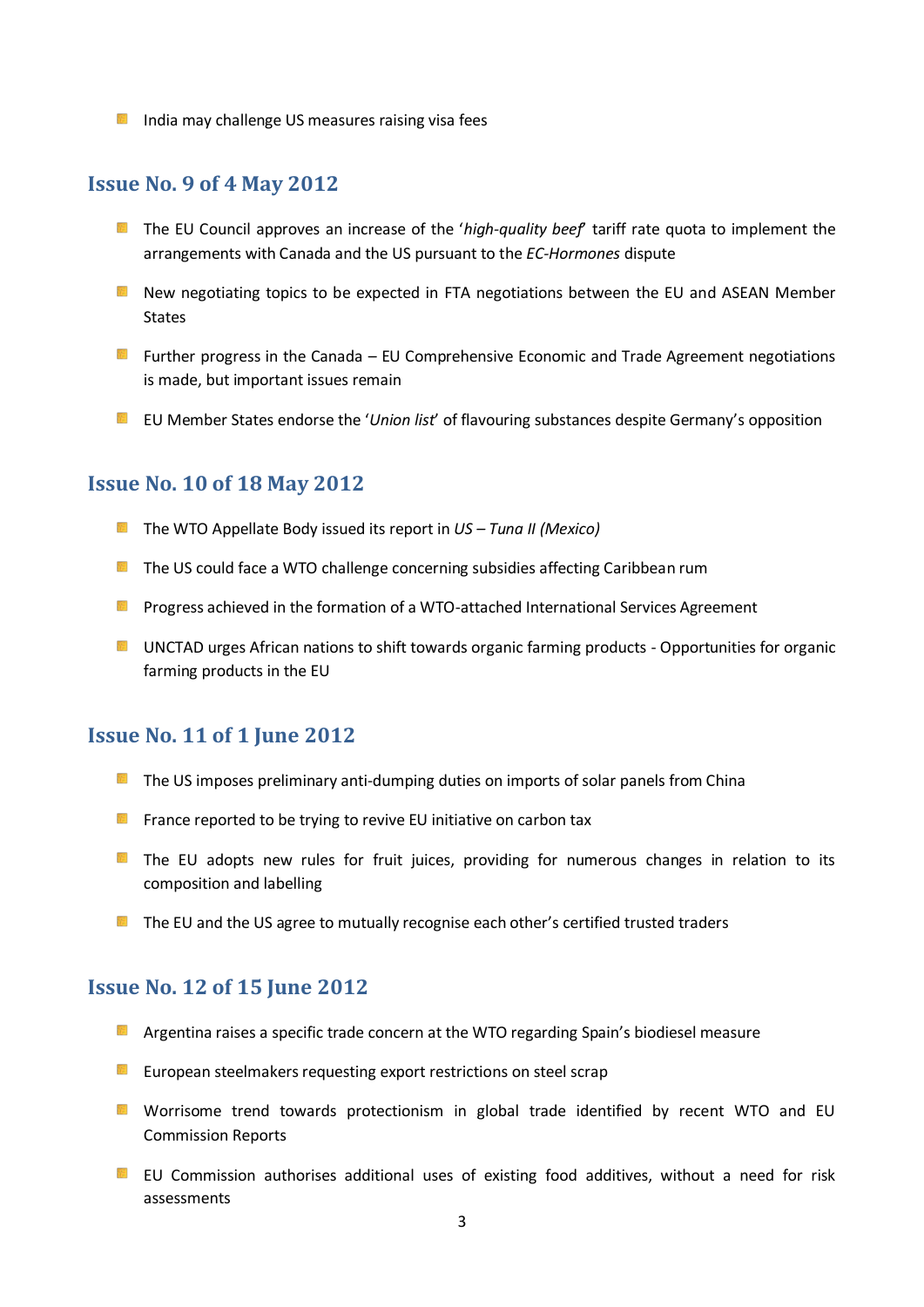## **Issue No. 13 of 29 June 2012**

- **New rules on investor-to-state disputes proposed by the EU Commission**
- **Panel Report issued in the WTO dispute on** *China Countervailing and Anti-Dumping Duties on Grain Oriented Flat-rolled Electrical Steel from the United States*
- **The EU Council adopts conclusions on the protection and welfare of animals, including a call for** increasing efforts at ensuring a level playing field for EU and third-country operators
- **The EU signs a Partnership and Cooperation Agreement with Vietnam and a FTA with Colombia and** Peru

# **Issue No. 14 of 13 July 2012**

- **E** WTO Appellate Body upholds the Panel's ruling in US Certain Country of Origin Labelling *Requirements (COOL)*
- **Bilateral trade agreements between the EU and Russia result in increased opportunities for EU** businesses upon Russia's accession to WTO
- **The European Parliament blocks the adoption of the ACTA**

# **Issue No. 15 of 27 July 2012**

- **EU European Court of Justice rejects the EU Council's appeal in an anti-dumping case concerning the** EU's failure to grant a Chinese company Market Economy Treatment
- **Panel Report issued in the WTO dispute on** *China Certain Measures Affecting Electronic Payment Systems*
- $\blacksquare$  Codex adopts MRLs for ractopamine in the tissues of pigs and cattle, amid strong opposition by the EU and China
- $\blacksquare$  The WTO issues report on the impact on trade of non-tariff measures

## **Issue No. 16 of 7 September 2012**

- **Russia's WTO accession and EU anti-dumping measures on Russian seamless pipes: Will it soon be** WTO dispute settlement?
- **A** Argentina requests WTO consultations with the EU and Spain over Spain's biodiesel measure
- EFSA approves a health claim related to cocoa flavanols and blood circulation, which still needs to be endorsed by the EU Commission
- **EU** EU Member States may be re-thinking the '*Fat Tax*' trend with Italy not proceeding with its tax on soft drinks and Denmark expected to repeal last year's tax on saturated fats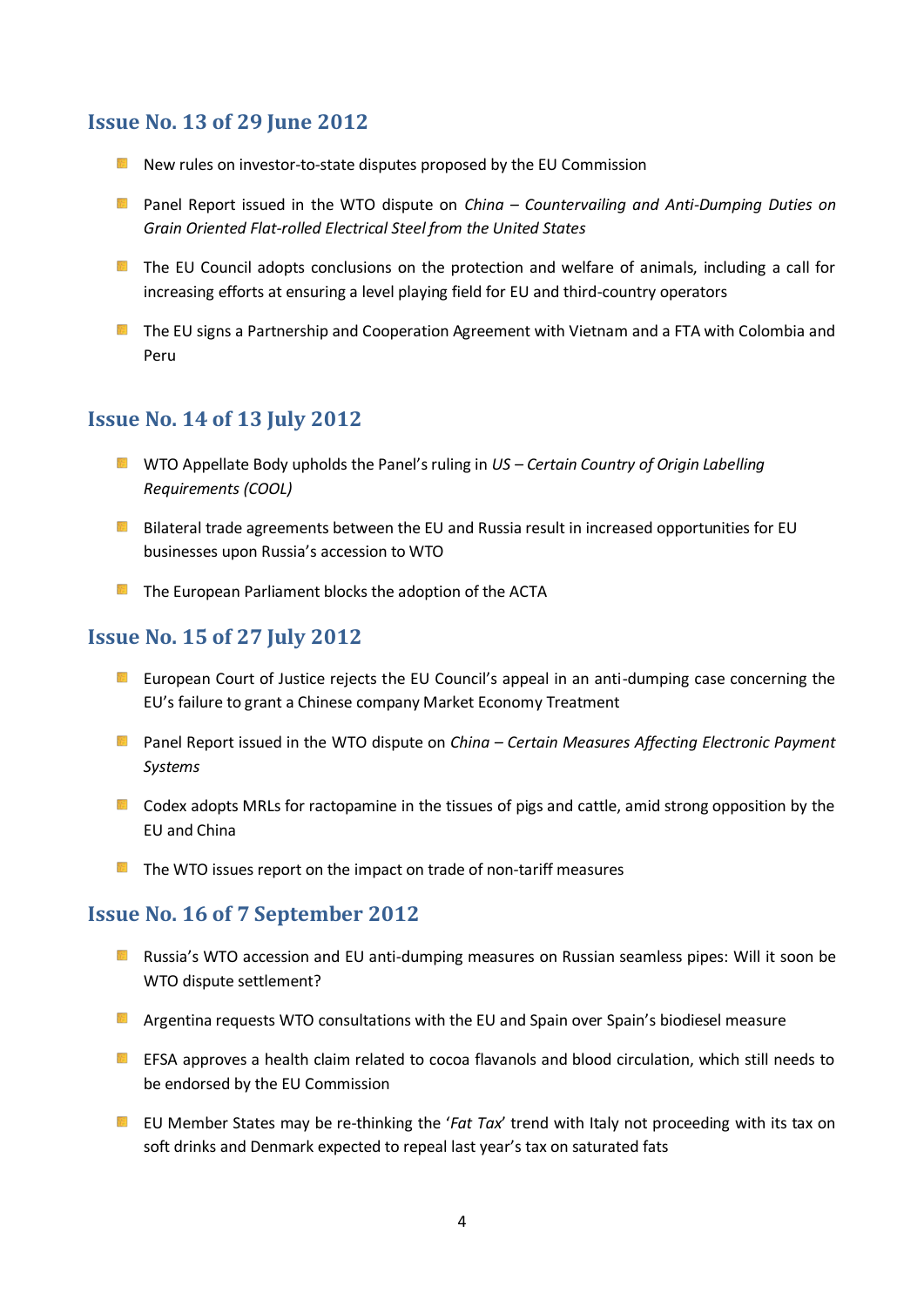# **Issue No. 17 of 21 September 2012**

- **EU** Commission's draft proposal reveals intended introduction of criteria for the differentiation of biofuels according to their sources of production
- **The EU's Emission Trading Scheme and aviation: a WTO perspective**
- **The Court of Justice of the EU establishes that wine may not be promoted and labelled as being** '*easily digestible*' ('*bekömmlich*')
- **The EU Commission launches an investigation on dumping of Chinese solar panels and their** component parts

## **Issue No. 18 of 5 October 2012**

- $F$  The EU and Japan reported to launch bilateral trade negotiations in the coming months
- **A WTO Panel will be composed to hear Canada's and Norway's concerns on the EU's seals regime**
- **EU** EU postpones decision on an application to allow US wine exports to Europe to use the word '*Château*'
- **Russia may contest EU energy laws at the WTO**

# **Issue No. 19 of 19 October 2012**

- **Mexico files a request for WTO consultations concerning China's textiles subsidies**
- The EU Commission reportedly found no evidence of subsidy or dumping in bioethanol from the US
- **EU** General Court confirms decision of the OHIM and finds likelihood of confusion between BIMBO DOUGHNUTS and earlier DOGHNUTS mark
- **Reports indicate that negotiations on the International Services Agreement, an initiative of the** WTO-linked '*Real Good Friends of Services*' Group, may begin early next year

## **Issue No. 20 of 2 November 2012**

- $\blacksquare$  Questions arising from the EU Commission's proposal on biofuels
- **WITO Members discuss the use of the** *ad hoc* **mediation mechanism for SPS disputes**
- Substantial amendment of the EU regulatory framework on medical devices and international trade **SCELL** implications
- **The EU Commission Annual Report indicates trends in EU trade defence activities during 2011**